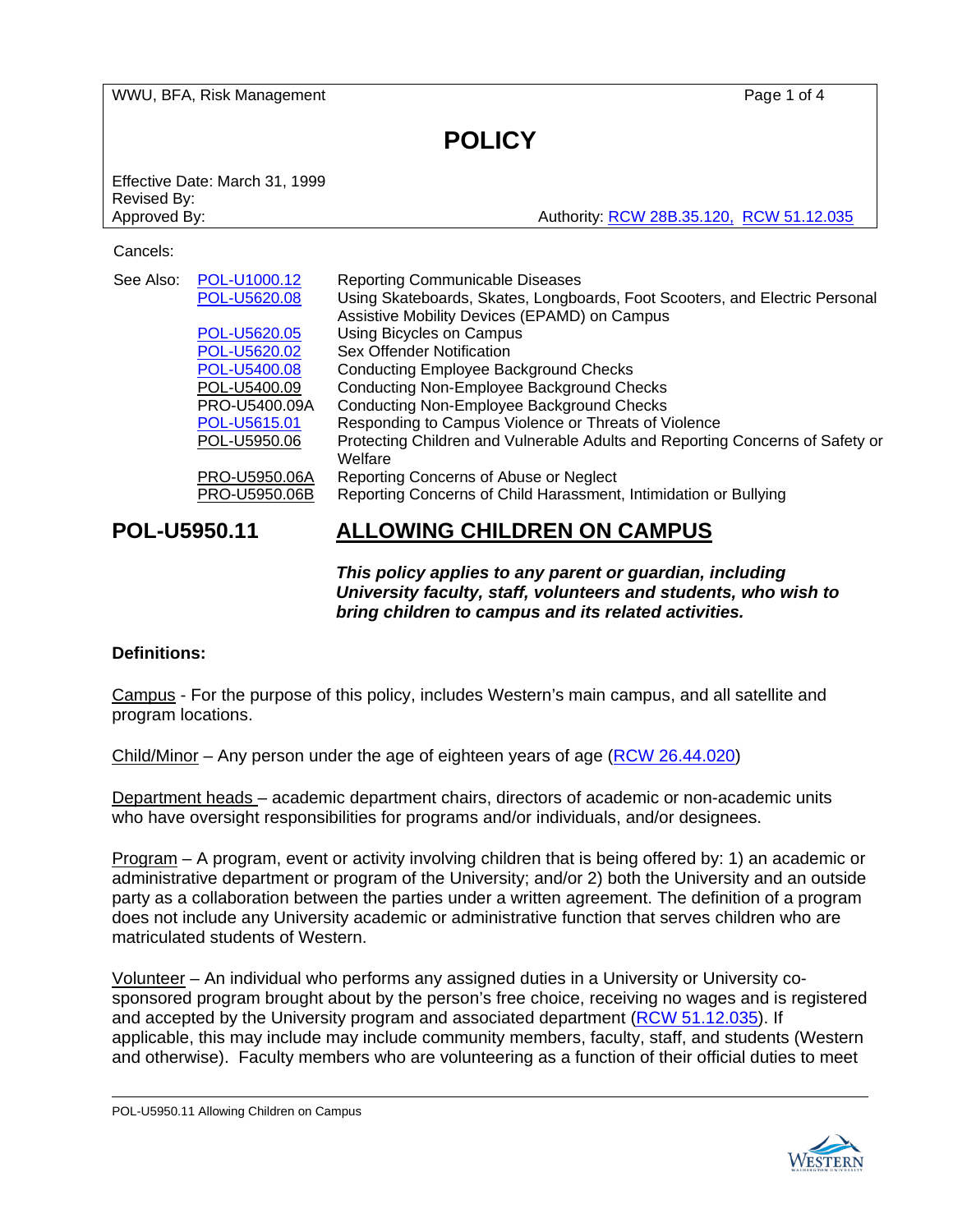**POLICY**

their departmental standards for "service to the University and community" need not register as a volunteer. Staff members using a community service day register as a volunteer only if their service is conducted directly for Western.

## **1. Children May be Present in Some Circumstances in the Classroom or Workspace**

Faculty, staff, volunteers and students need to acknowledge that family needs and responsibilities may, in some circumstances, require the presence of a child in a learning space or workplace for a limited amount of time.

Similarly, the individual who makes the decision to bring a child into a learning space or workplace should be aware and respectful of the needs others have for a quiet educational and/or work setting. Also, individuals must recognize that some University buildings, housing and facilities were not designed or constructed with the safety of children in mind. Children should not be brought to certain higher risk facilities on campus (e.g. laboratories, machine shops), unless they are mature enough to comply with safety and other policies and procedures, including training, before entering.

## **2. Faculty and Staff Must Obtain Prior Approval**

A faculty or staff member proposing to bring children to work must obtain prior approval from the department head responsible for the department.

Allowing faculty and staff to bring their children to work is a privilege extended by the University to assist in meeting family needs and responsibilities and may be revoked at the discretion of the department head responsible for the department.

## **3. Faculty and Staff Must Meet their Obligations to the University**

The responsibility of faculty and staff is meeting their employment and contractual obligations to the University. Arrangements for children that impinge on those responsibilities are of concern to fellow faculty, staff and students.

Faculty and staff who wish to bring their children to work for limited periods of time may do so if approved, they can carry out their duties unimpeded, and allow others to do the same.

## **4. Children of Students are Allowed in the Classroom in Some Circumstances**

Children of students are allowed in the classroom under the supervision of the parent or guardian when:

a) Alternative arrangements are impractical or impossible, such as the illness of a day care provider; and

POL-U5950.11 Allowing Children on Campus

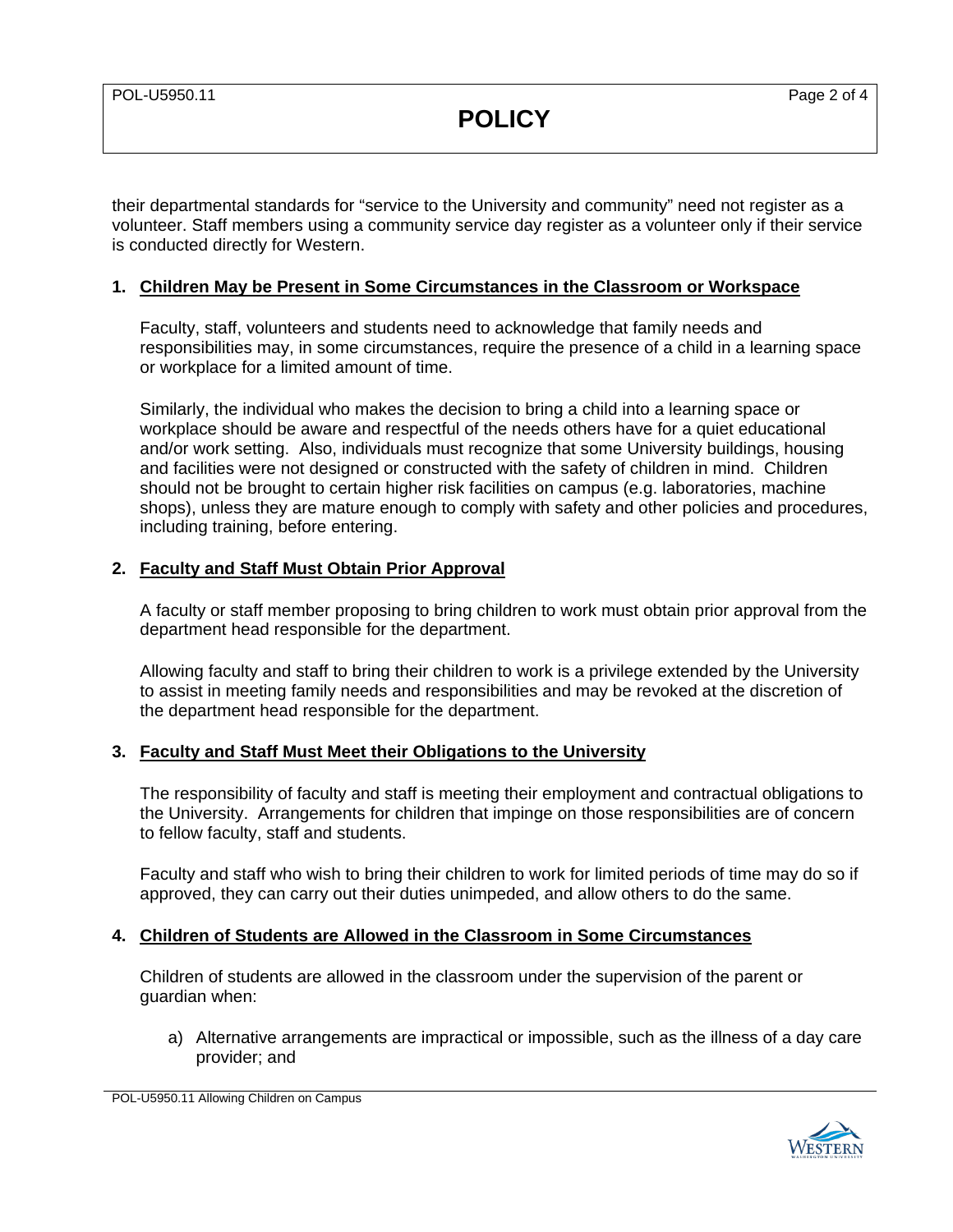b) The faculty member responsible for the classroom has given prior approval.

Alternatives such as the student arranging to record a particular session should be considered. Students should avoid bringing children to classrooms on days of examinations.

## **5. Only Authorized Faculty, Staff, Volunteers and Students May Participate in University Authorized Field Trips and Study Abroad Activities**

University faculty or staff must be available at all times to respond to student needs or emergencies. Students are expected to have the freedom to invest the time and effort that would be required to successfully participate and meet academic requirements. For this reason, the University does not recommend they, or others, take accompanying children.

- a) **Exceptions:** In rare cases, and only with prior written authorization from the department head, children may accompany parents or legal guardians on University authorized field trips or study abroad activities. Children must be accompanied by an adult (i.e., full-time caretaker and NOT the faculty, staff or student) who will be fully responsible for them, and who will see to their safety, health, travel and other needs.
- b) **Expenses:** The faculty, staff or student must pay for all expenses incurred on the child's behalf.
- c) **Supervision:** In consideration of authorizing such exceptions by the department head, the presence of children should not disrupt or alter the field trip or study abroad activity in any way.

## **6. Children Welcome to Visit and Tour Campus**

Children are welcome to visit and tour the campus if supervised by a parent, guardian or other responsible adult or caregiver, so long as such visits are compatible with the University's mission.

Children under the supervision of a parent, guardian, or other responsible adult may:

- a) Attend University authorized events, such as performing arts or athletic events, which welcomes and/or offers ticket sales for them;
- b) May visit campus galleries which are open to public view; and
- c) May visit the University's public and open spaces.

## **7. Children May Attend Youth Programs in Compliance with Applicable Rules and Requirements**

Children are welcome to attend youth programs affiliated with the University in accordance with each program's rules and other requirements for the children and their parent or guardian.